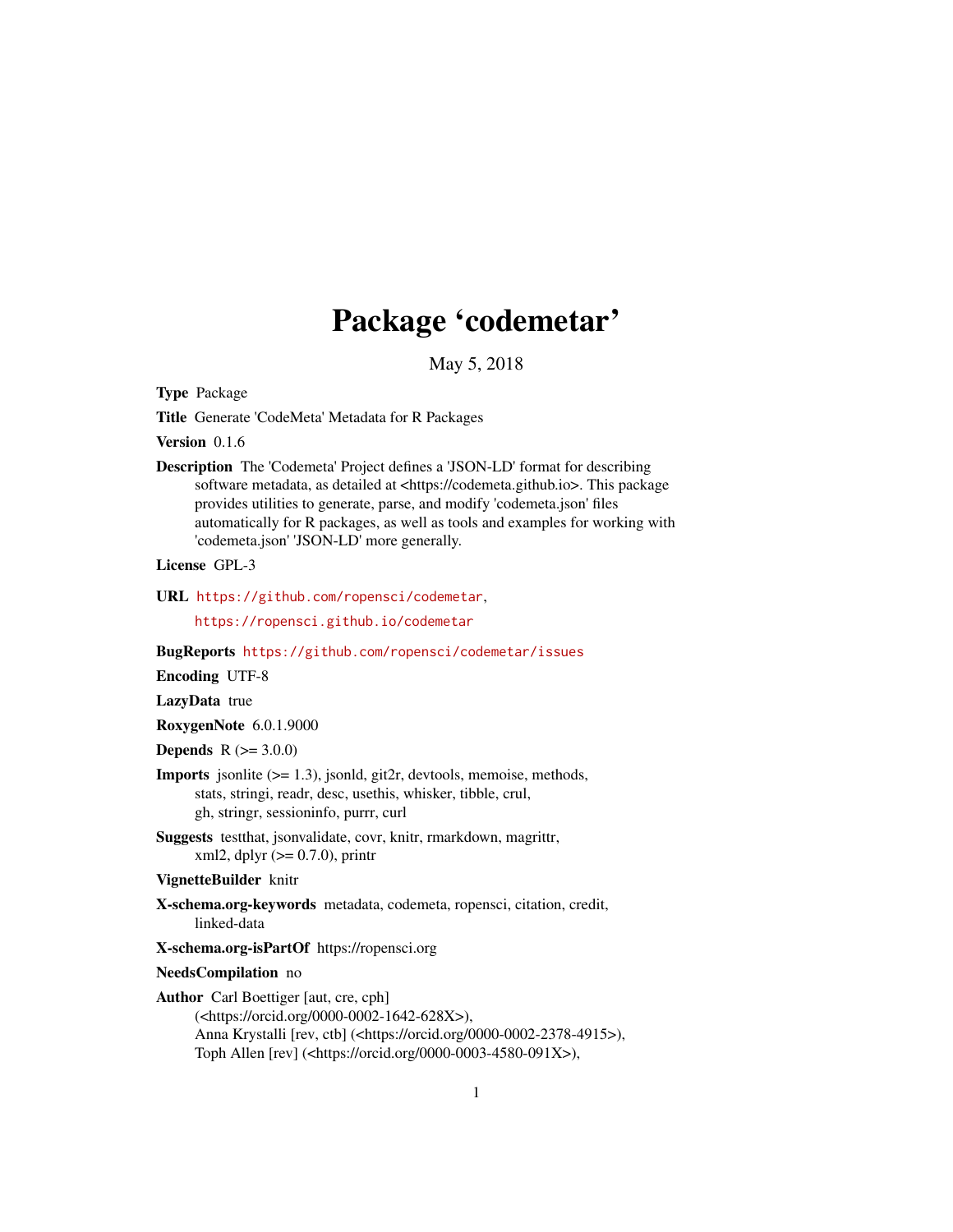<span id="page-1-0"></span>Maëlle Salmon [ctb, aut] (<https://orcid.org/0000-0002-2815-0399>), rOpenSci [fnd] (https://ropensci.org/), Katrin Leinweber [ctb], Noam Ross [ctb] (<https://orcid.org/0000-0002-2136-0000>), Arfon Smith [ctb], Jeroen Ooms [ctb] (<https://orcid.org/0000-0002-4035-0289>)

Maintainer Carl Boettiger <cboettig@gmail.com>

#### Repository CRAN

Date/Publication 2018-05-04 22:20:33 UTC

# R topics documented:

| Index |  |
|-------|--|

codemetar-package *codemetar: generate codemeta metadata for R packages*

#### Description

The 'CodeMeta' Project defines a JSON-LD format for describing software metadata, as detailed at https://codemeta.github.io. This package provides utilities to generate, parse, and modify codemeta.jsonld files automatically for R packages, as well as tools and examples for working with codemeta JSON-LD more generally.

#### Details

It has three main goals:

- Quickly generate a valid codemeta.json file from any valid R package. To do so, we automatically extract as much metadata as possible using the DESCRIPTION file, as well as extracting metadata from other common best-practices such as the presence of Travis and other badges in README, etc.
- Facilitate the addition of further metadata fields into a codemeta.json file, as well as general manipulation of codemeta files.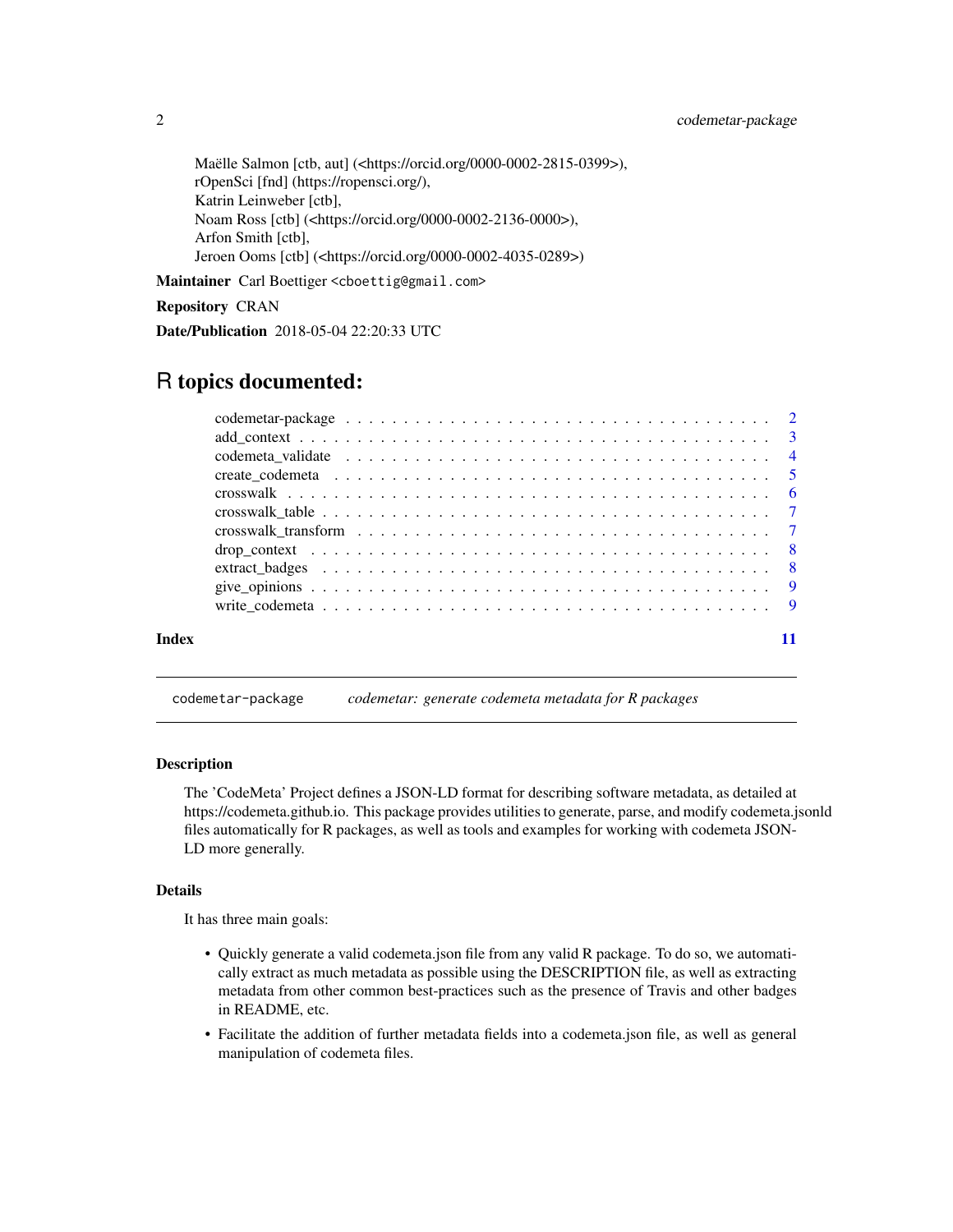#### <span id="page-2-0"></span>add\_context 3

• Support the ability to crosswalk between terms used in other metadata standards, as identified by the CodeMeta Project Community, see https://codemeta.github.io/crosswalk

To learn more about codemetar, start with the vignettes: 'browseVignettes(package = "codemetar")'

For more general information about the CodeMeta Project for defining software metadata, see https://codemeta.github.io. In particular, new users might want to start with the User Guide (https://codemeta.github.io/userguide/), while those looking to learn more about JSON-LD and consuming existing codemeta files should see the Developer Guide (https://codemeta.github.io/developer-guide/).

# Author(s)

Maintainer: Carl Boettiger <cboettig@gmail.com> (0000-0002-1642-628X) [copyright holder]

Authors:

• Maëlle Salmon (0000-0002-2815-0399) [contributor]

Other contributors:

- Anna Krystalli (0000-0002-2378-4915) [NA, contributor]
- Toph Allen (0000-0003-4580-091X) [NA]
- rOpenSci (https://ropensci.org/) [funder]
- Katrin Leinweber [contributor]
- Noam Ross (0000-0002-2136-0000) [contributor]
- Arfon Smith [contributor]
- Jeroen Ooms (0000-0002-4035-0289) [contributor]

#### See Also

Useful links:

- <https://github.com/ropensci/codemetar>
- <https://ropensci.github.io/codemetar>
- Report bugs at <https://github.com/ropensci/codemetar/issues>

add\_context *add\_context*

#### Description

add context element to json list or json string

#### Usage

```
add_context(x, context, json_output = FALSE)
```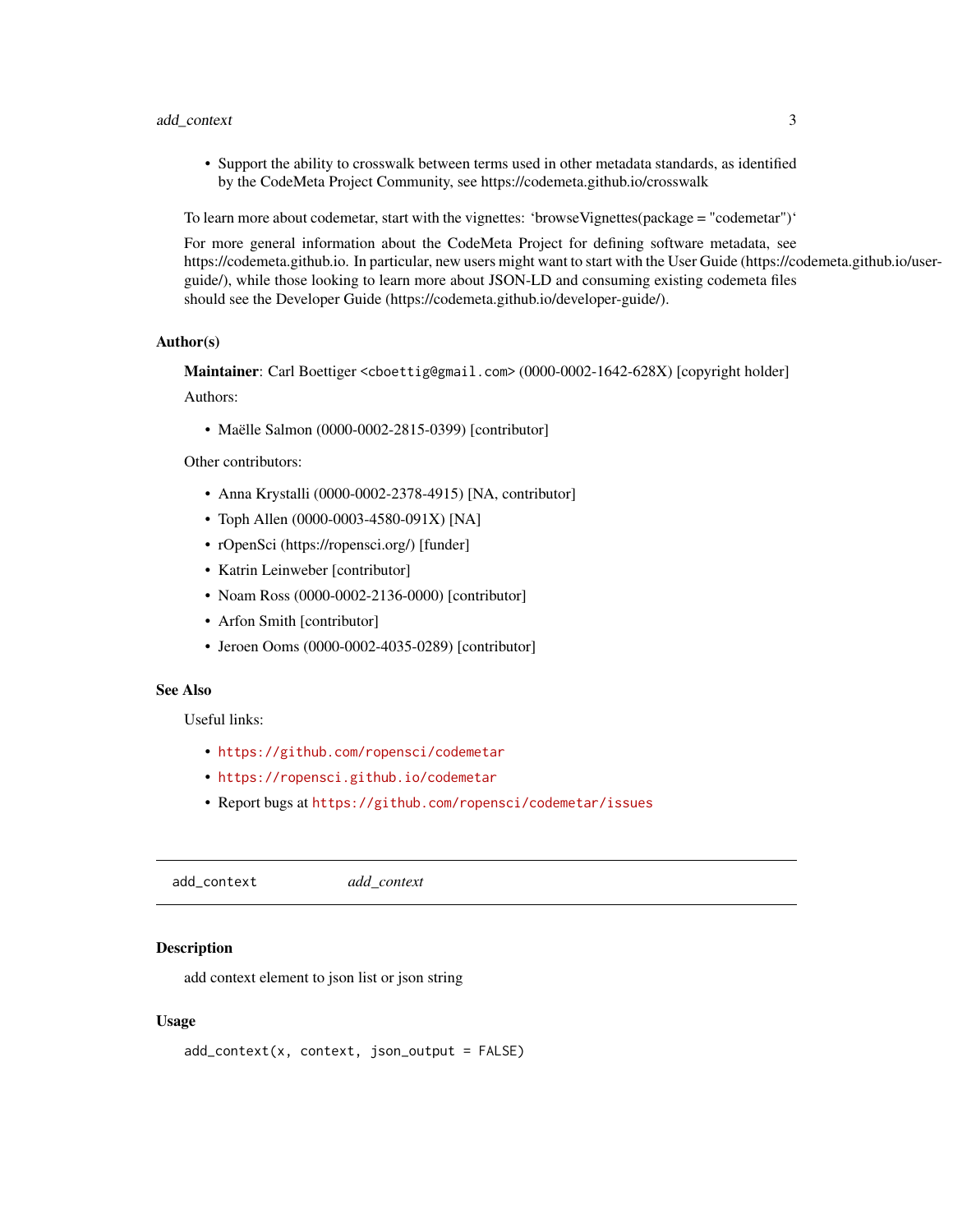# <span id="page-3-0"></span>Arguments

| $\mathsf{x}$ | a JSON list (from read_json / from JSON) or json object (from to JSON) |
|--------------|------------------------------------------------------------------------|
| context      | context to be added, in same format as x                               |
| ison_output  | logical, should output be a json object or a list?                     |

#### Value

a list or json object with "@context" element added

codemeta\_validate *codemeta validate*

# Description

Checks that a round-trip of expanding and compacting json-ld matches the original document. Incorrect schema terms or types (or spelling errors of properties) will cause this round-trip to fail by not fully compacting.

#### Usage

```
codemeta_validate(codemeta = "codemeta.json", context = NULL)
```
# Arguments

| codemeta | path/filename to a codemeta.json file, or json-ld text string                  |
|----------|--------------------------------------------------------------------------------|
| context  | URL (or path or json string) for the codemeta context. Leave as default or use |
|          | appropriate DOI for the version; see details.                                  |

# Details

by default, validation will use the original context from the import file.

# Examples

```
ex <- system.file("examples/codemeta.json", package="codemetar")
codemeta_validate(ex)
```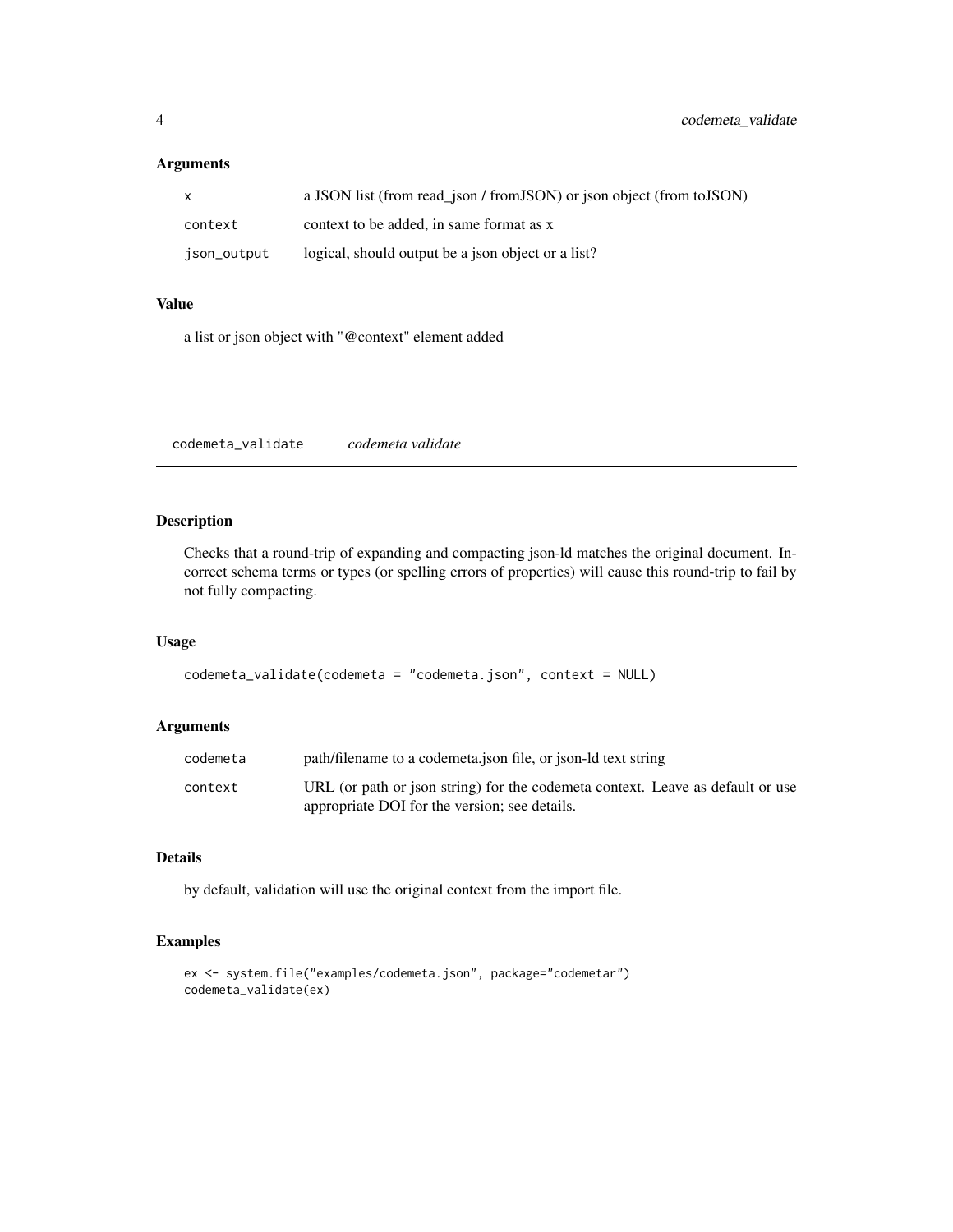# <span id="page-4-0"></span>Description

create a codemeta list object in R for further manipulation. Similar to [write\\_codemeta](#page-8-1), but returns an R list object rather than writing directly to a file. See examples.

### Usage

```
create_codemeta(pkg = ".", root = ".", id = NULL,
  force_update = getOption("codemeta_force_update", TRUE), verbose = TRUE,
  ...)
```
# Arguments

| pkg          | package path to package root, or package name, or description file (character),<br>or a codemeta object (list) |
|--------------|----------------------------------------------------------------------------------------------------------------|
| root         | if pkg is a codemeta object, optionally give the path to package root. Default<br>guess is current dir.        |
| id           | identifier for the package, e.g. a DOI (or other resolvable URL)                                               |
| force_update | Update guessed fields even if they are defined in an existing codemeta.json file                               |
| verbose      | Whether to print messages indicating opinions e.g. when DESCRIPTION has<br>no URL. See give_opinions.          |
| $\cdots$     | additional arguments to write_json                                                                             |

#### Value

a codemeta list object

# Examples

```
cm <- create_codemeta("jsonlite")
cm$keywords <- list("metadata", "ropensci")
```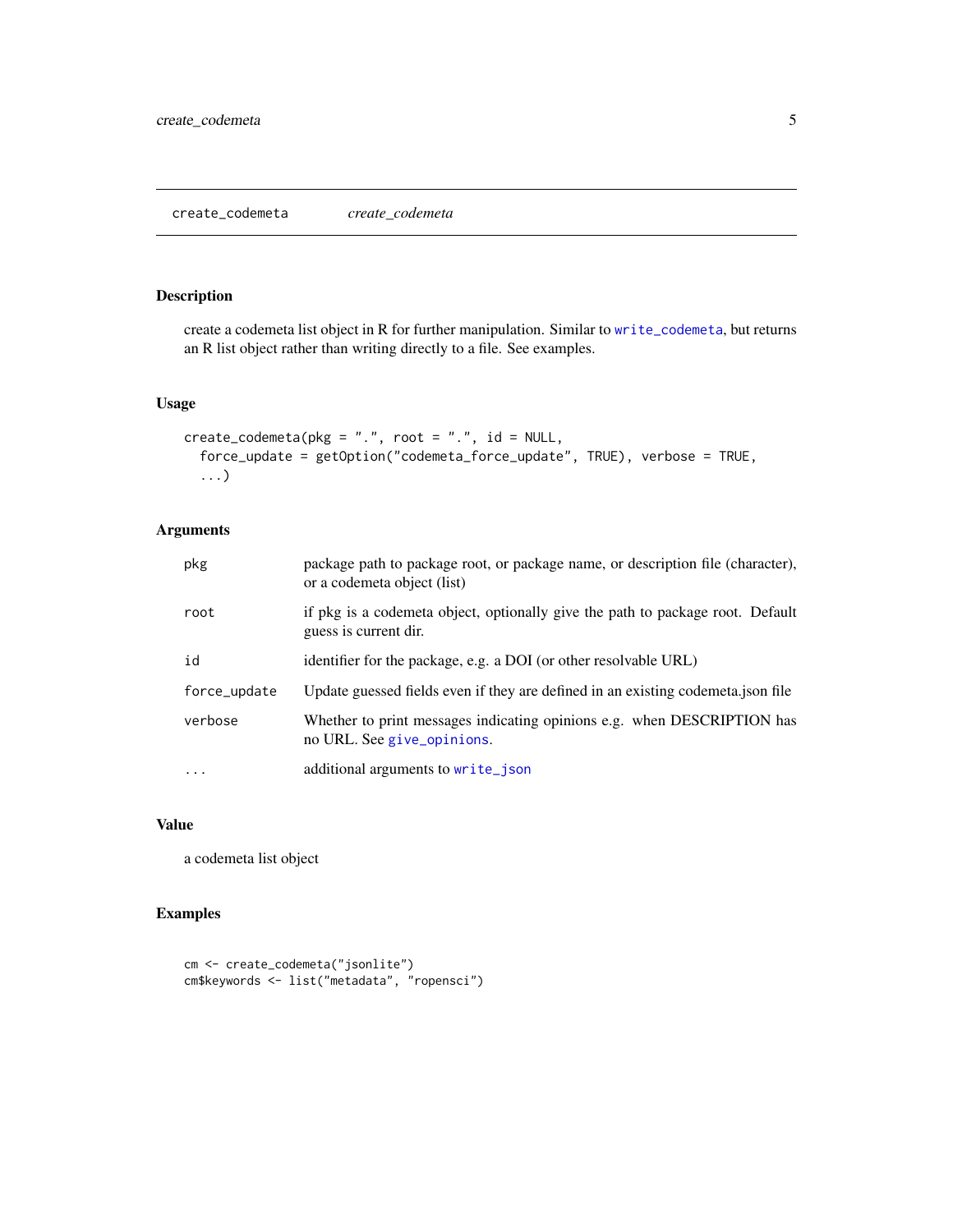<span id="page-5-0"></span>crosswalk *crosswalk*

#### Description

Crosswalk between different metadata fields used by different repositories, registries and archives. For more details see https://codemeta.github.io/crosswalk This function requires an internet connection to obtain the latest crosswalk table. This function essentially applies the crosswalk table shown by [crosswalk\\_table](#page-6-1) to a given JSON metadata record.

#### Usage

```
crosswalk(x, from, to = "codemeta",
  codemeta_context = getOption("codemeta_context",
  "https://doi.org/10.5063/schema/codemeta-2.0"))
```
#### Arguments

| $\mathsf{x}$     | a JSON list or file with data fields to be crosswalked        |
|------------------|---------------------------------------------------------------|
| from             | the corresponding column name from the crosswalk table.       |
| to               | the column to translate into, assumes "codemeta" by default   |
| codemeta_context |                                                               |
|                  | the address or contents of codemeta context. Leave at default |

# Value

a 'json' object containing a valid codemeta.json file created by crosswalking the input JSON

# Examples

```
## Not run:
## Crosswalk data returned by the GitHub API into CodeMeta format
r <- gh::gh("/repos/:owner/:repo", owner = "ropensci", repo = "EML")
crosswalk(r, "GitHub")
```
## End(Not run)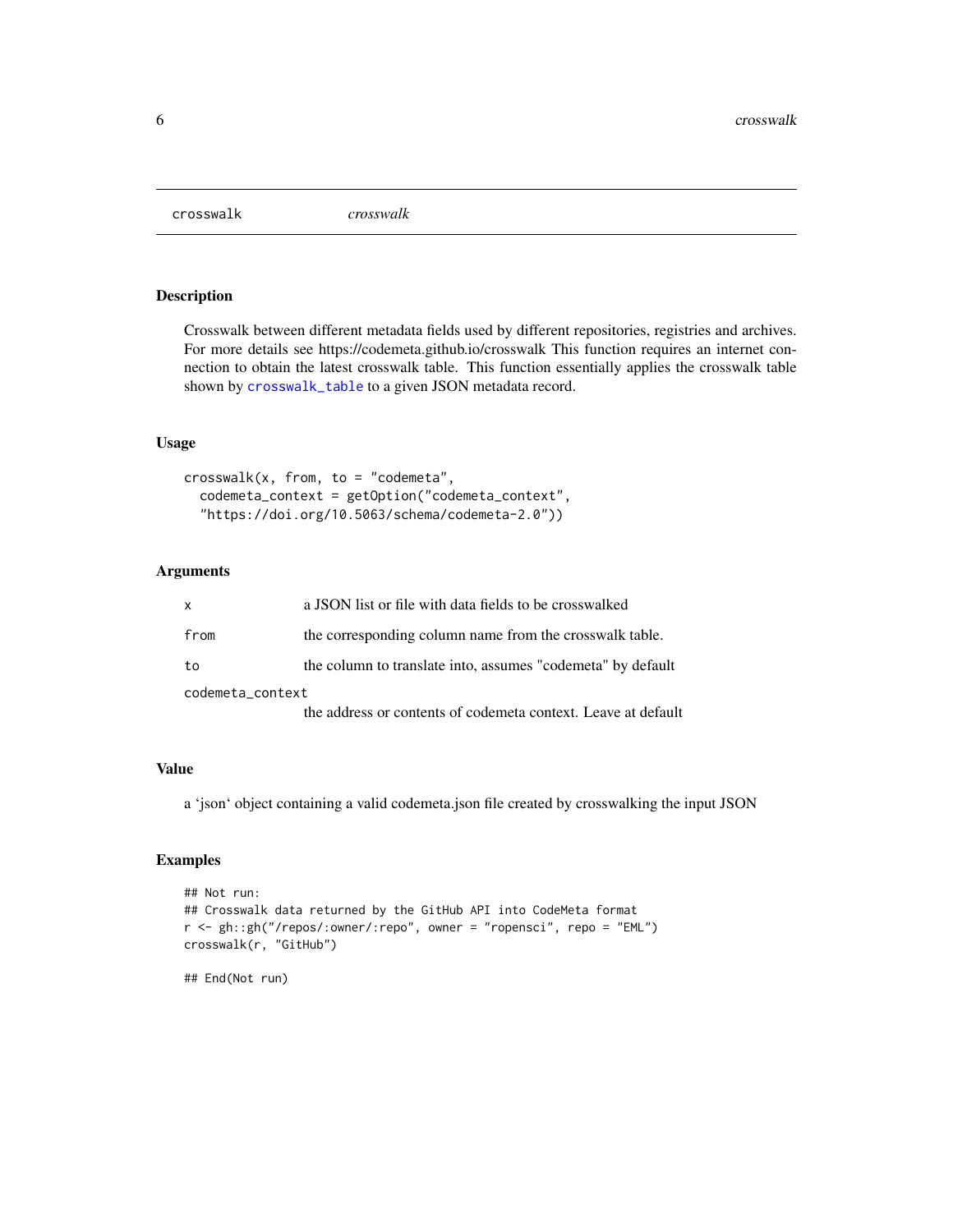#### <span id="page-6-1"></span><span id="page-6-0"></span>Description

return a subset of the crosswalk table containing codemeta properties and matching column

#### Usage

```
crosswalk_table(from, to = NULL,
 full_crosswalk = "https://github.com/codemeta/codemeta/raw/master/crosswalk.csv",
  trim = TRUE)
```
#### Arguments

| from | the name of a column in the crosswalk table to map from.                     |
|------|------------------------------------------------------------------------------|
| to   | the name of one or more columns in the crosswalk table to map into           |
|      | full_crosswalk Path or URL (requires internet!) of the full crosswalk table. |
| trim | drop rows giving properties not found in the 'from' column?                  |

#### Value

a tibble containing the trimmed crosswalk table, listing property (in CodeMeta), and the corresponding terms in both from and to columns.

#### Examples

```
crosswalk_table(from = "GitHub", to = c("Zenodo", "Figshare"))
```
crosswalk\_transform *Crosswalk transform*

#### Description

Perform JSON-LD expansion of input, followed by compaction into the codemeta context

# Usage

```
crosswalk_transform(x, crosswalk_context = NULL,
  codemeta_context = getOption("codemeta_context",
  "https://doi.org/10.5063/schema/codemeta-2.0"))
```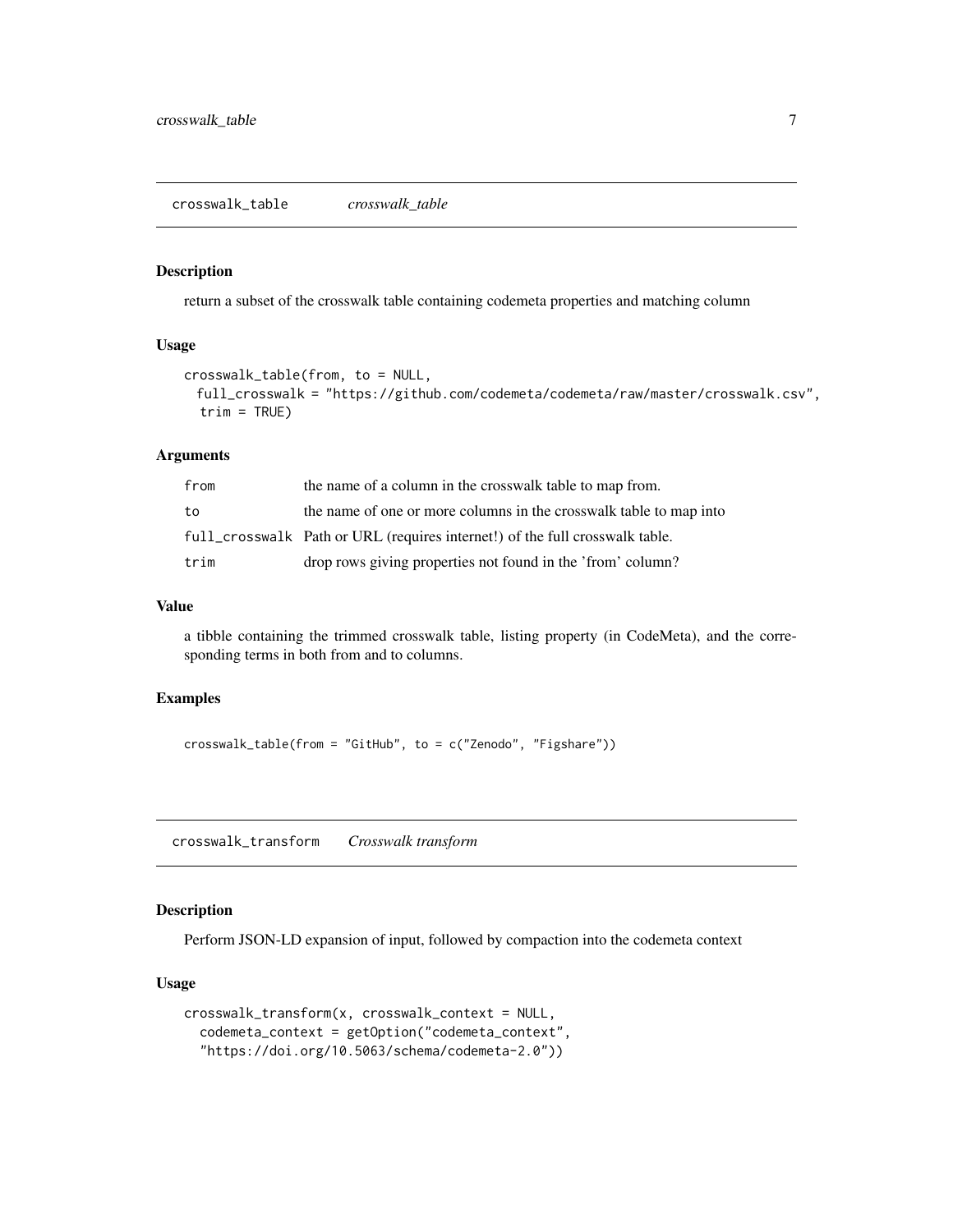# Arguments

x a JSON list or file with data fields to be crosswalked crosswalk\_context Context to be added to x codemeta\_context the address or contents of codemeta context. Leave at default

# Value

a valid codemeta json description.

drop\_context *drop\_context*

# Description

drop context element from json list or json string

# Usage

 $drop\_context(x, json\_output = FALSE)$ 

#### Arguments

|             | a JSON list (from read_json / from JSON) or json object (from to JSON) |
|-------------|------------------------------------------------------------------------|
| json_output | logical, should output be a json object or a list?                     |

#### Value

a list or json object with the "@context" element removed

extract\_badges *Extract all badges from Markdown file*

# Description

Extract all badges from Markdown file

# Usage

```
extract_badges(path)
```
#### Arguments

path Path to Markdown file

<span id="page-7-0"></span>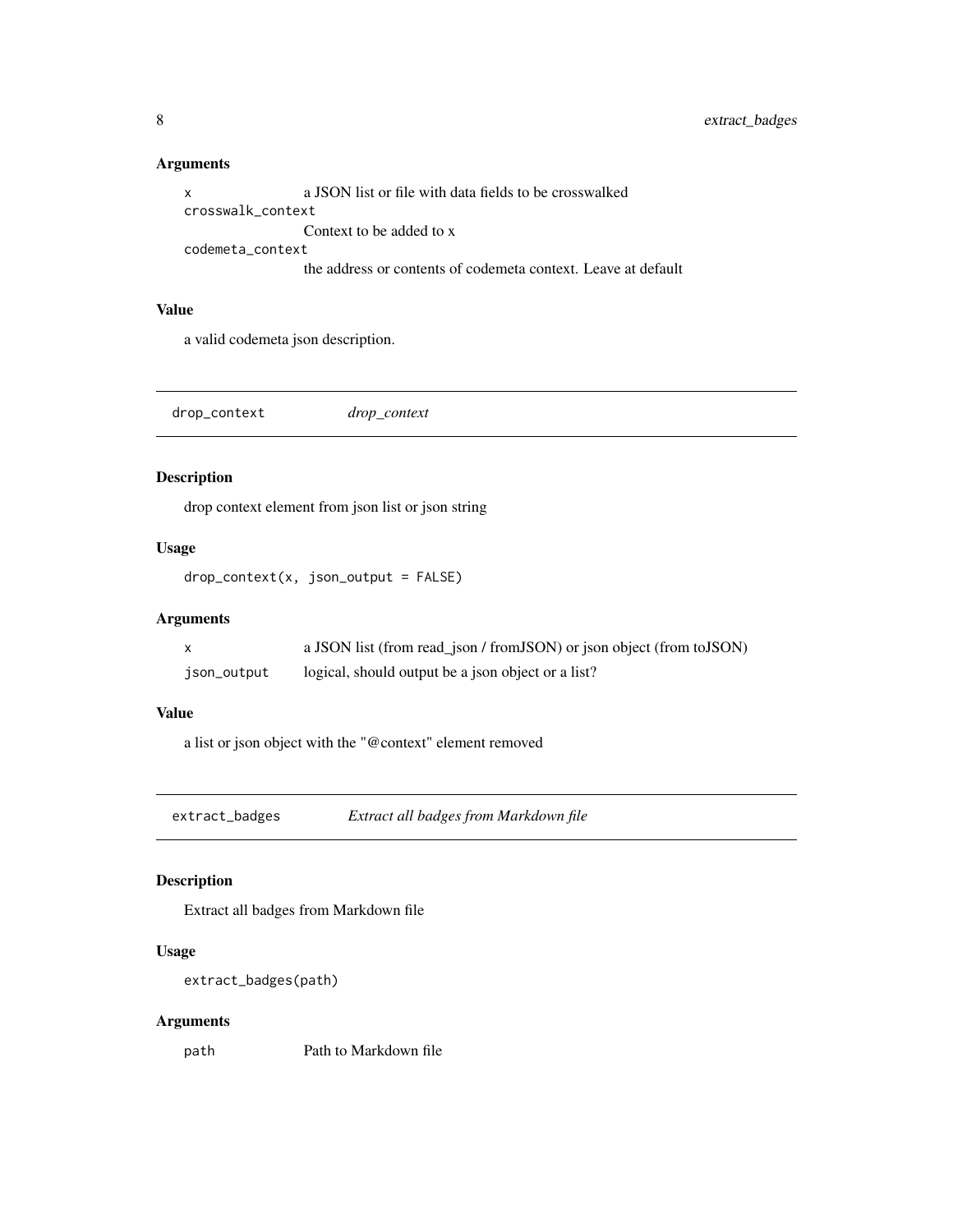# <span id="page-8-0"></span>give\_opinions 9

### Value

A tibble with for each badge its text, link and link to its image.

# Examples

```
extract_badges(system.file("README.md", package = "codemetar"))
```
<span id="page-8-2"></span>give\_opinions *Function giving opinions about a package*

#### Description

Function giving opinions about a package

# Usage

give\_opinions(pkg\_path = getwd())

#### **Arguments**

pkg\_path Path to the package root

#### Value

A data.frame of opinions

<span id="page-8-1"></span>write\_codemeta *write\_codemeta*

#### Description

write out a codemeta.json file for a given package. This function is basically a wrapper around create\_codemeta() to both create the codemeta object and write it out to a JSON-LD-formatted file in one command. It can also be used simply to write out to JSON-LD any existing object created with create\_codemeta().

# Usage

```
write_codemeta(pkg = ".", path = "codemeta.json", root = ".", id = NULL,
  force_update = getOption("codemeta_force_update", TRUE), verbose = TRUE,
  ...)
```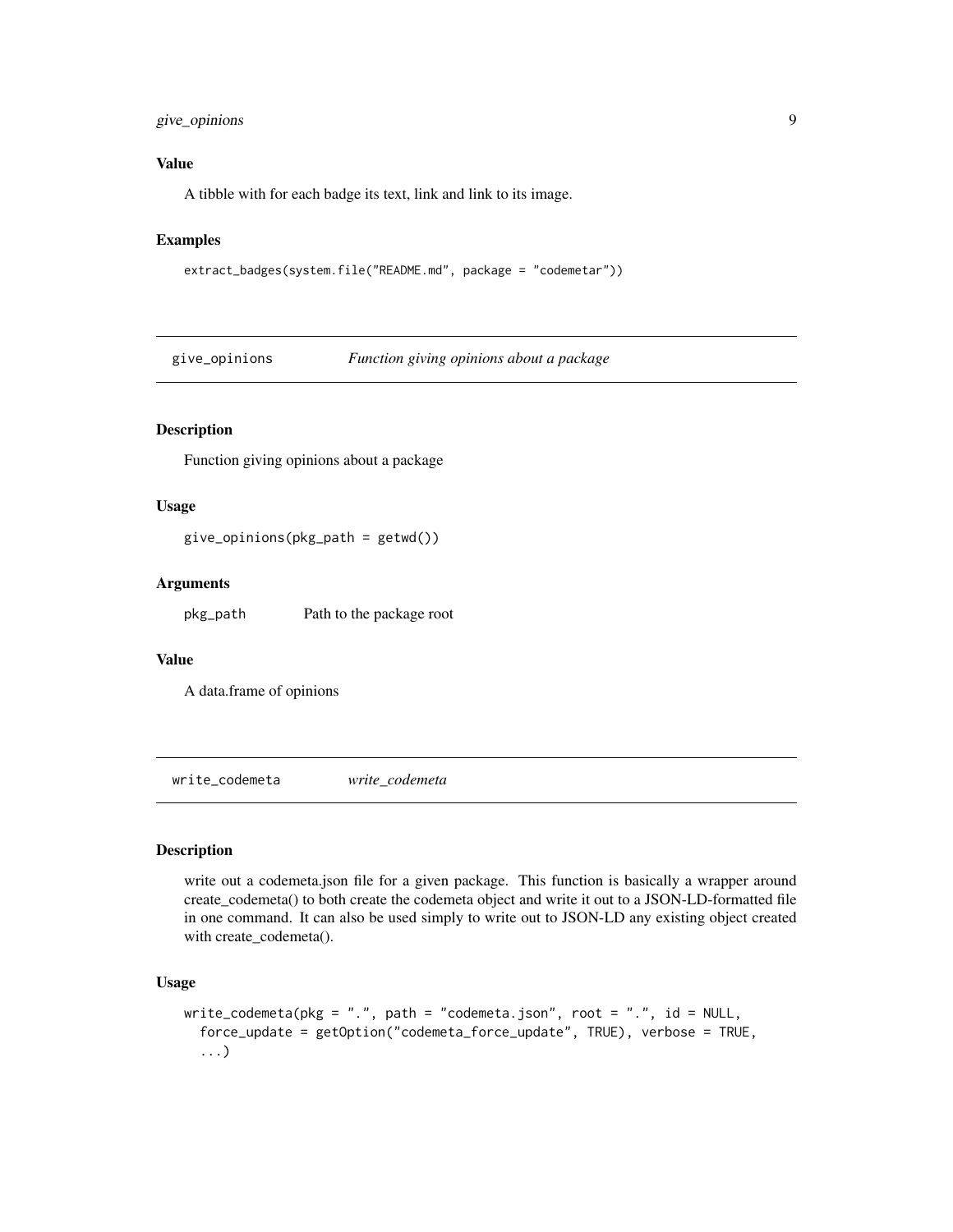# <span id="page-9-0"></span>Arguments

| pkg          | package path to package root, or package name, or description file (character),<br>or a codemeta object (list) |
|--------------|----------------------------------------------------------------------------------------------------------------|
| path         | file name of the output, leave at default "codemeta.json"                                                      |
| root         | if pkg is a codemeta object, optionally give the path to package root. Default<br>guess is current dir.        |
| id           | identifier for the package, e.g. a DOI (or other resolvable URL)                                               |
| force_update | Update guessed fields even if they are defined in an existing codemeta.json file                               |
| verbose      | Whether to print messages indicating opinions e.g. when DESCRIPTION has<br>no URL. See give_opinions.          |
| $\ddotsc$    | additional arguments to write_json                                                                             |

# Details

If pkg is a codemeta object, the function will attempt to update any fields it can guess (i.e. from the DESCRIPTION file), overwriting any existing data in that block. In this case, the package root directory should be the current working directory.

When creating and writing a codemeta.json for the first time, the function adds "codemeta.json" to .Rbuildignore and, if the project uses git, adds a pre-commit hook ensuring that if DESCRIPTION changes, the codemeta.json will be updated as well unless the DESCRIPTION change is committed with 'git commit –no-verify'.

# Value

writes out the codemeta.json file

#### Examples

```
write_codemeta("codemetar", path = "example_codemetar_codemeta.json")
```